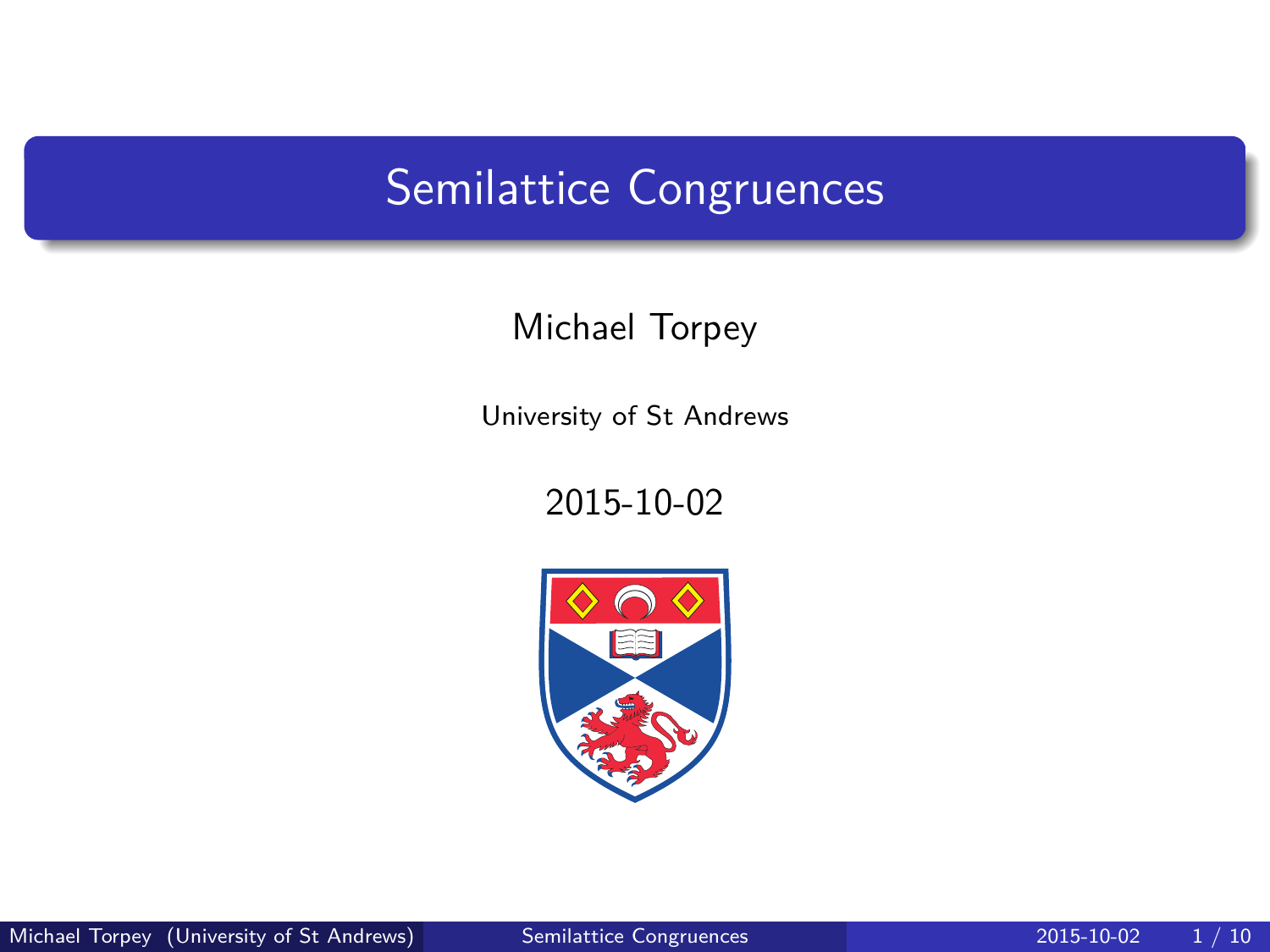#### Definition

A **semigroup** is a set *S* together with a binary operation  $* : S \times S \rightarrow S$ such that

$$
(x * y) * z = x * (y * z)
$$

for all  $x, y, z \in S$ .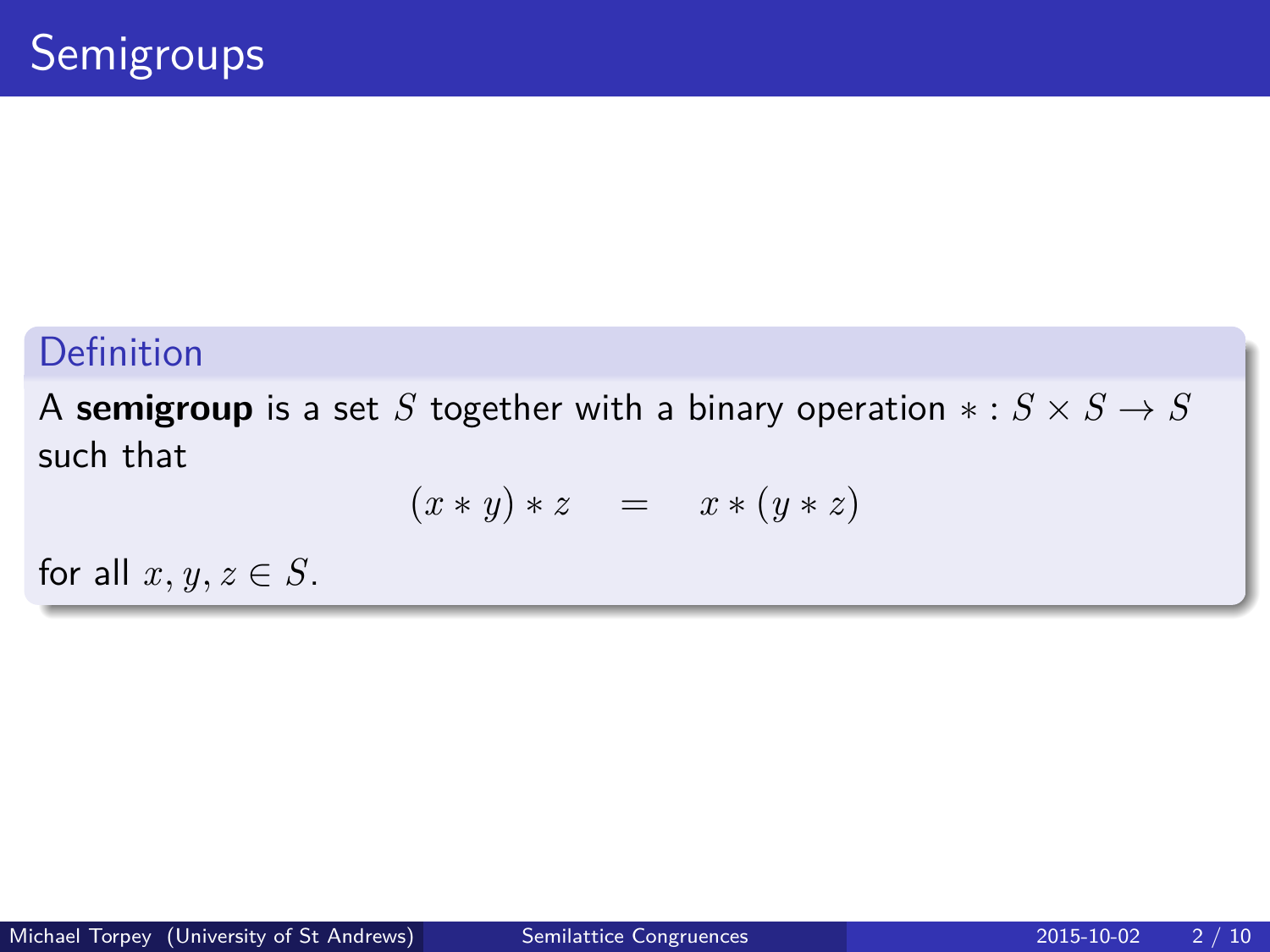Two equivalent definitions:

#### Definition

A **semilattice** is a partially-ordered set (poset) such that any pair of elements has a greatest lower bound (meet).

### Definition

A **semilattice** is a commutative semigroup whose elements are all idempotents.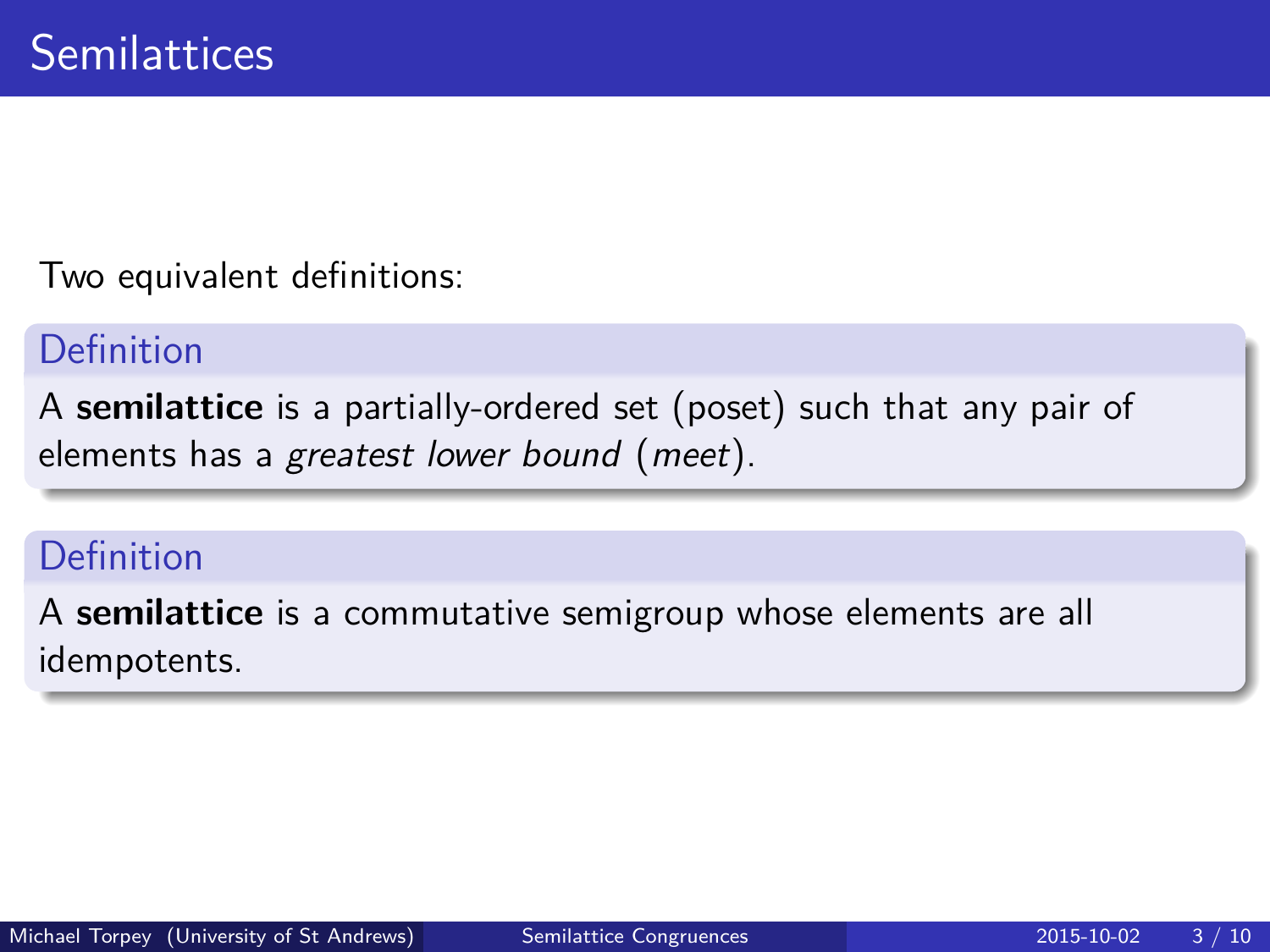- Let S be a commutative semigroup of idempotents.
- Define a partial order  $\leq$  on *S* by  $a \leq b$  iff  $ab = a$ .
- Then *ab* is a lower bound of *a* and *b* and it turns out that it is their greatest lower bound.
- Conversely, let  $(S, \leq)$  be a poset with meets.
- Define a multiplication  $\cdot$  on *S* by  $a \cdot b = a \wedge b$ .
- Then  $(S, \cdot)$  is a commutative semigroup of idempotents.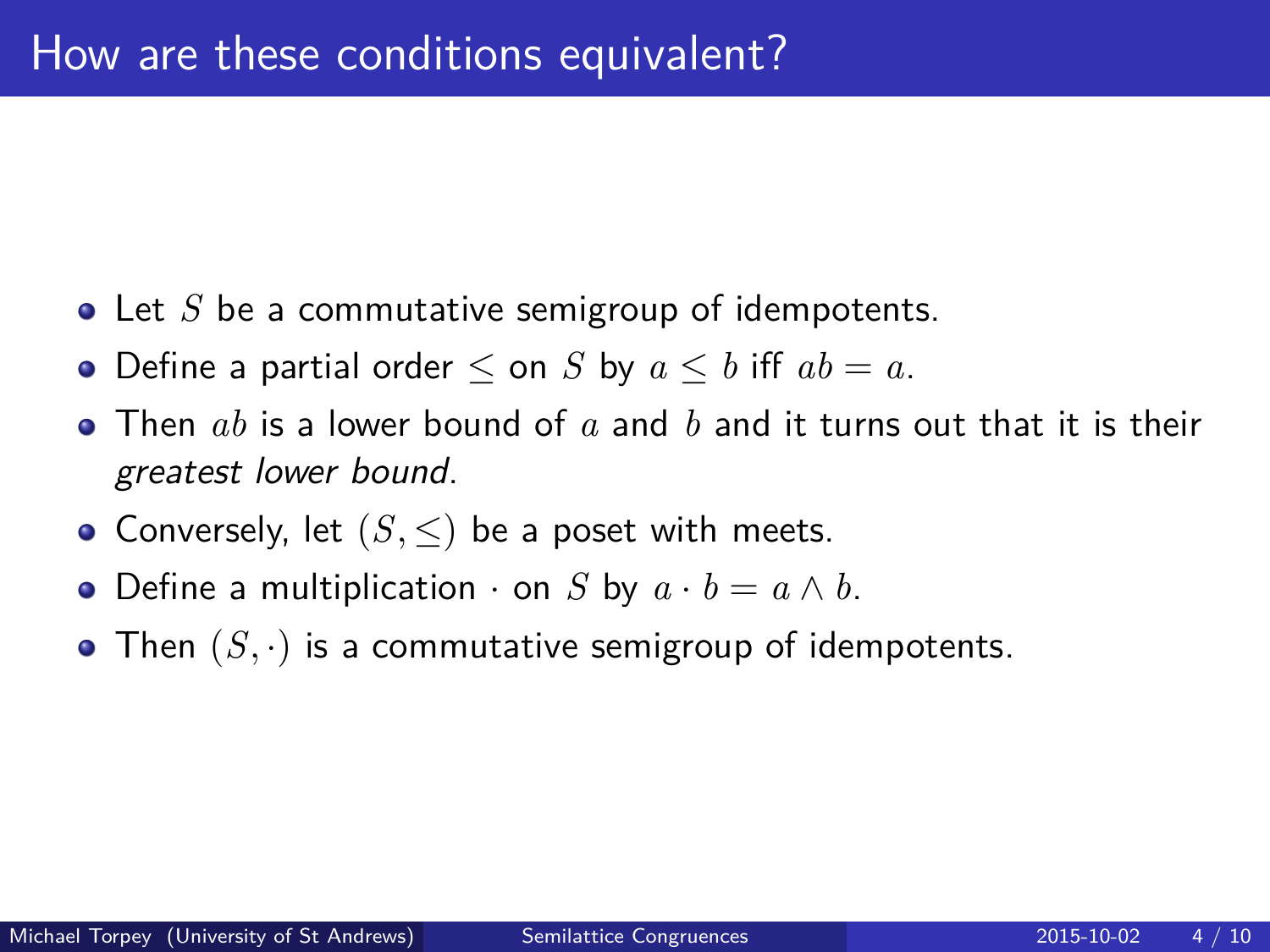# **Congruences**

#### Definition

A **congruence** on a semigroup *S* is a relation  $\rho \subseteq S \times S$  which is

- Reflexive:  $(a, a) \in \rho$ ,
- $\bullet$  Symmetric:  $(a, b) \in \rho$  ⇒  $(b, a) \in \rho$ ,
- **o** Transitive:  $(a, b), (b, c) \in \rho \Rightarrow (a, c) \in \rho$ ,
- $\bullet$  Compatible:  $(a, b) \in \rho$   $\Rightarrow$   $(xa, xb)$ *,*  $(ax, bx) \in \rho$ *,*

for all  $a, b, c, x \in S$ .

#### Definition

Let  $(a, b) \in S \times S$ . The congruence **generated by**  $(a, b)$  is the least congruence  $\rho$  on  $S$  which contains the pair  $(a, b)$ . We might write this as  $\langle (a, b) \rangle$ .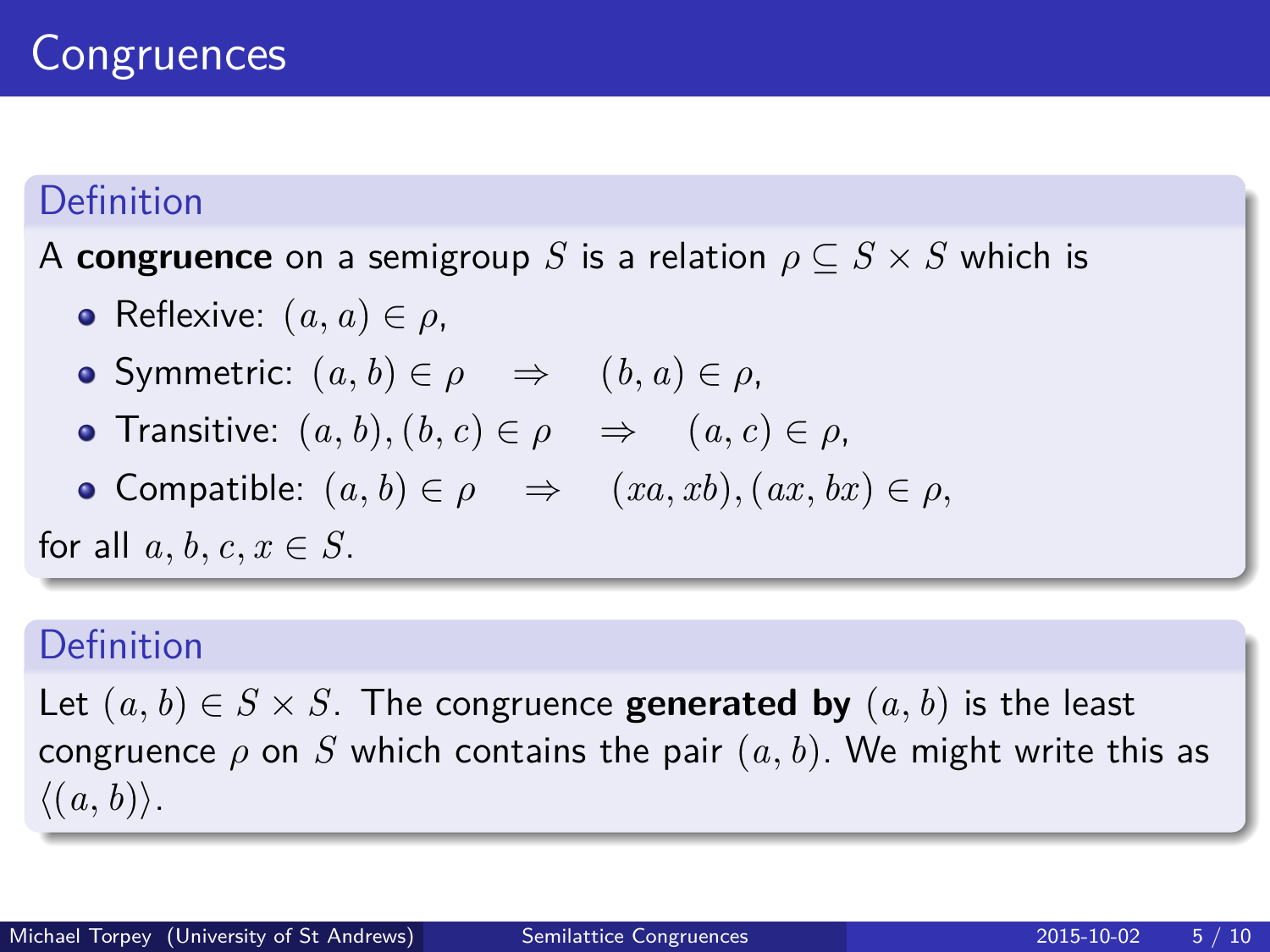- Consider a semilattice *S*, and a pair  $(x, y) \in S \times S$ .
- Let  $\rho$  be the congruence generated by  $(x, y)$ .
- *ρ* has precisely one non-trivial congruence class  $B_{xx}$ , which is given by

$$
B_{xy} = \{t \in S \mid xy \leq t \leq x \text{ or } xy \leq t \leq y\}.
$$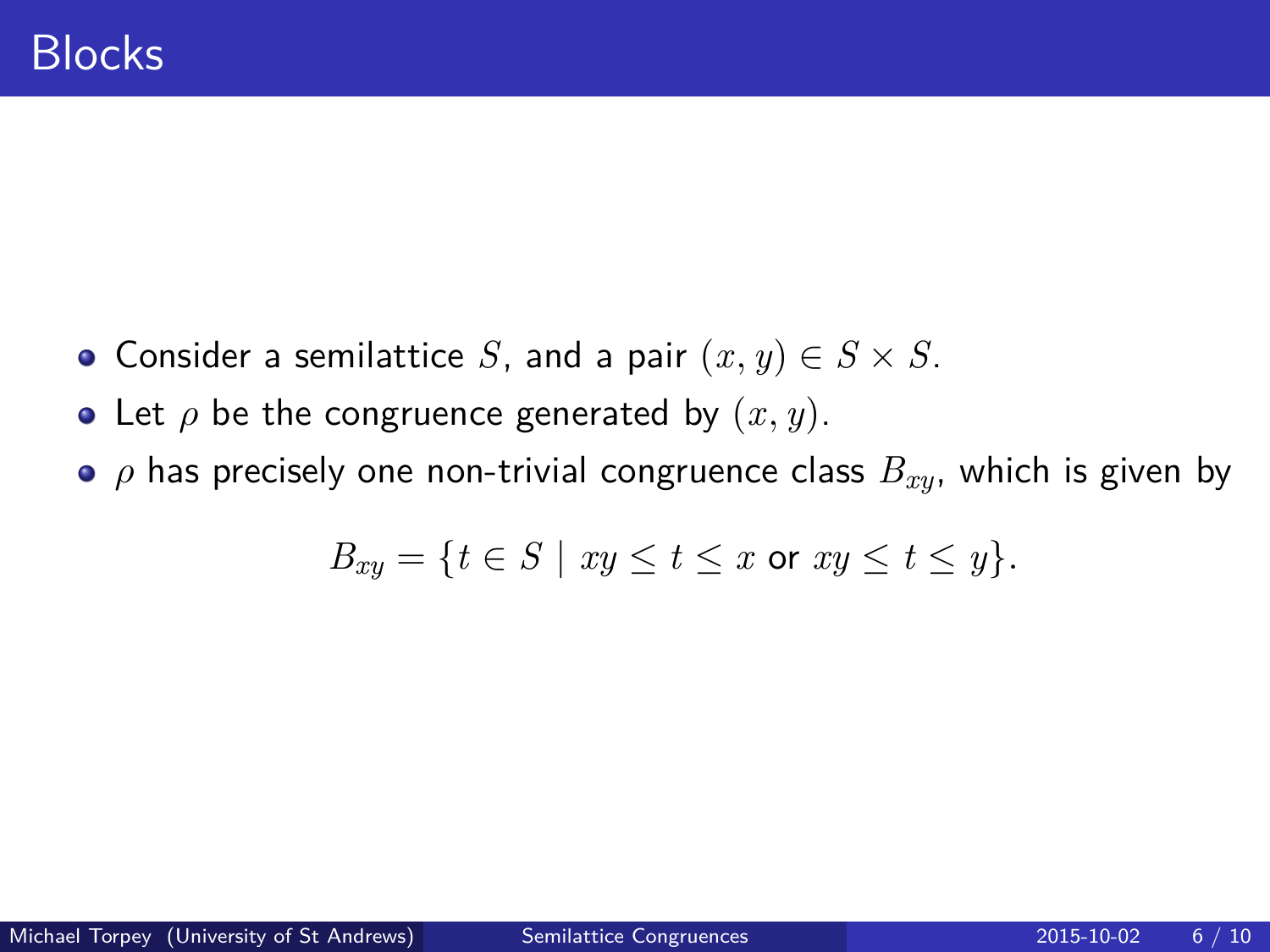## Congruences generated by multiple pairs

- Consider the congruence *ρ* generated by two pairs: (*x, y*) and (*s, t*).
- This is the *join* of the two congruences  $\langle (x, y) \rangle$  and  $\langle (s, t) \rangle$ .
- The non-trivial congruence classes are either *Bxy* and *Bst* (if these are disjoint), or the union  $B_{xy} \cup B_{st}$  (if they are not).

#### Lemma

 $B_{xx} \cap B_{st} \neq \emptyset$  if and only if at least one of the following is true:

- $\bullet$   $xy \leq xs$  and  $st \leq xs$ ,
- $\bullet$   $x\prime < xt$  and  $st < xt$ ,
- $xy \leq ys$  and  $st \leq ys$ ,
- $\bullet$  *xy*  $\leq$  *yt* and *st*  $\leq$  *yt*.

*i.e.* if  $xy \leq p$  and  $st \leq p$  for some  $p \in \{xs, xt, ys, yt\}$ .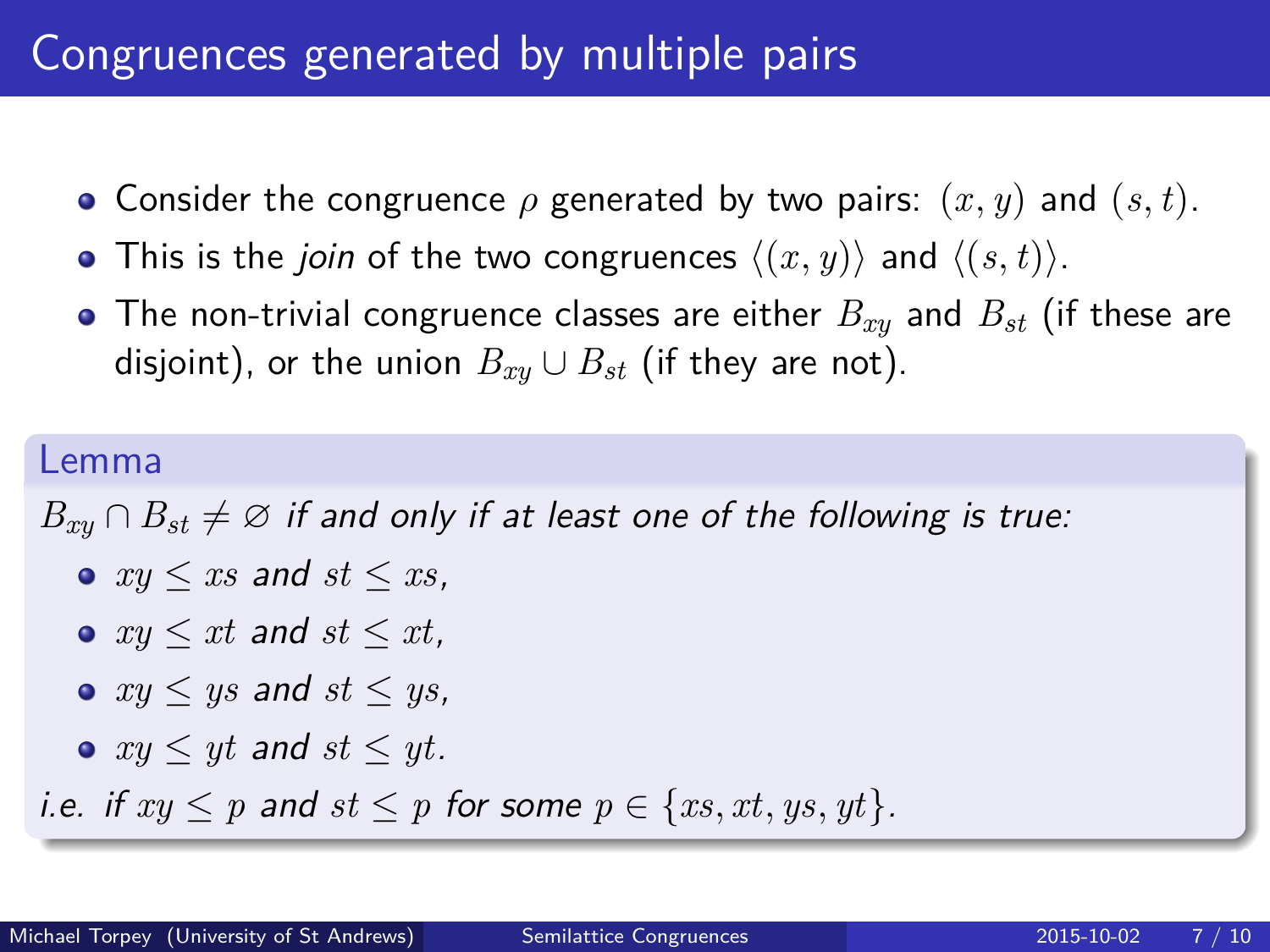We can use the above to calculate a **block coincidence table**.

- Check each generating pair (*x, y*) against each other generating pair  $(s, t)$  to see if  $B_{xy}$  and  $B_{st}$  overlap.
- Store the information in a table, so we can quickly check whether two blocks are in the same congruence class.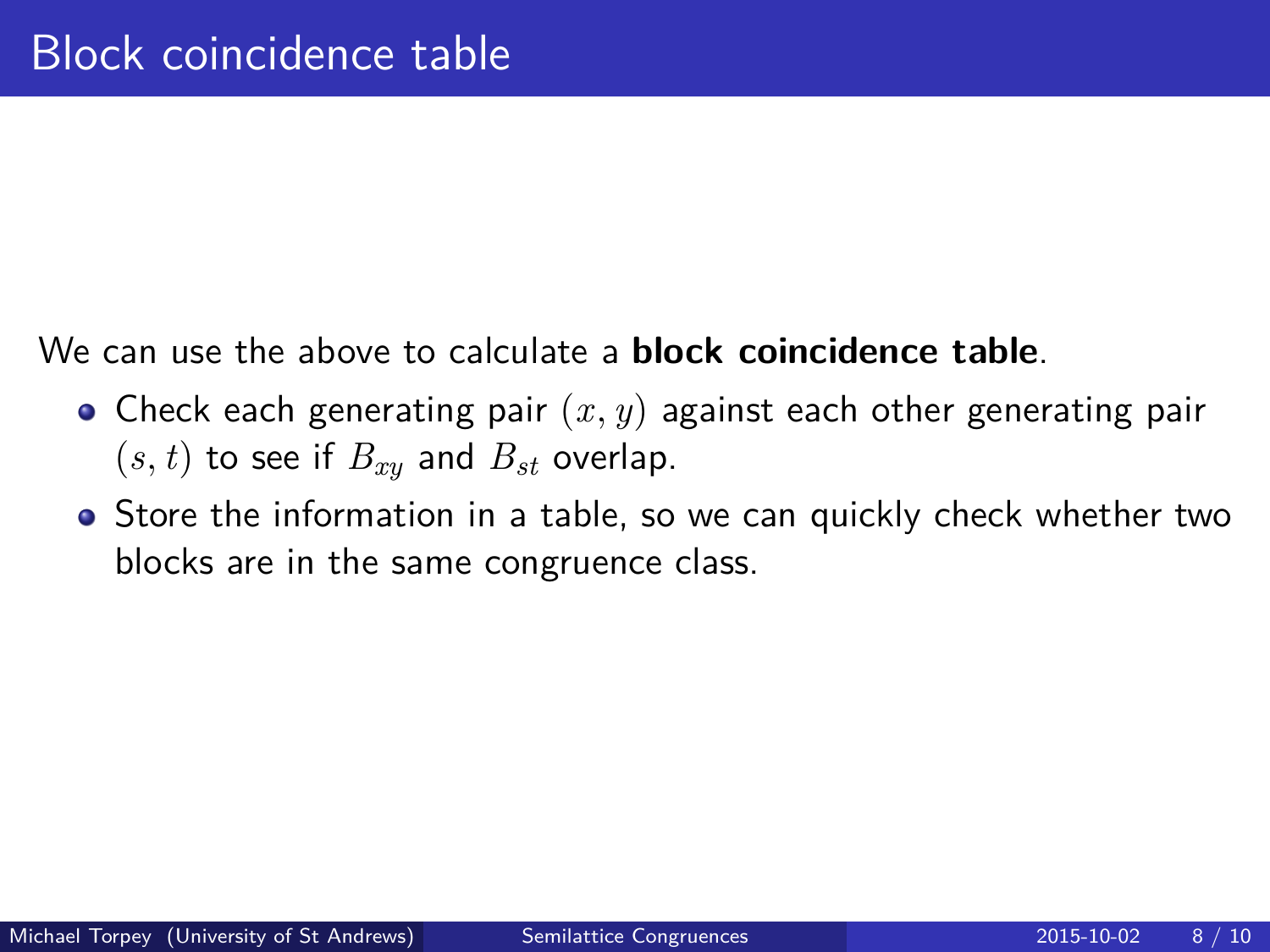# Congruence class number

To find which congruence class an element *a* is in, use the following algorithm:

## Algorithm

```
\boldsymbol{procedure} CONGRUENCECLASSNO(\rho, a)R := \text{GENERALINGPAIRS}(\rho)for i \in \{1 \dots |R|\} do
       Let (x, y) = R[i]if xy \leq a and (a \leq x or a \leq y) then
           return BlockCoincidenceTable(ρ)[i]
       end if
   end for
   return 0 (singleton)
end procedure
```
Two elements *a* and *b* are related if and only if *a* = *b* or  $\text{CONGRUENCECLASSNo}(a) = \text{CONGRUENCECLASSNo}(b) \neq 0.$ 

Michael Torpey (University of St Andrews) [Semilattice Congruences](#page-0-0) 2015-10-02 9 / 10